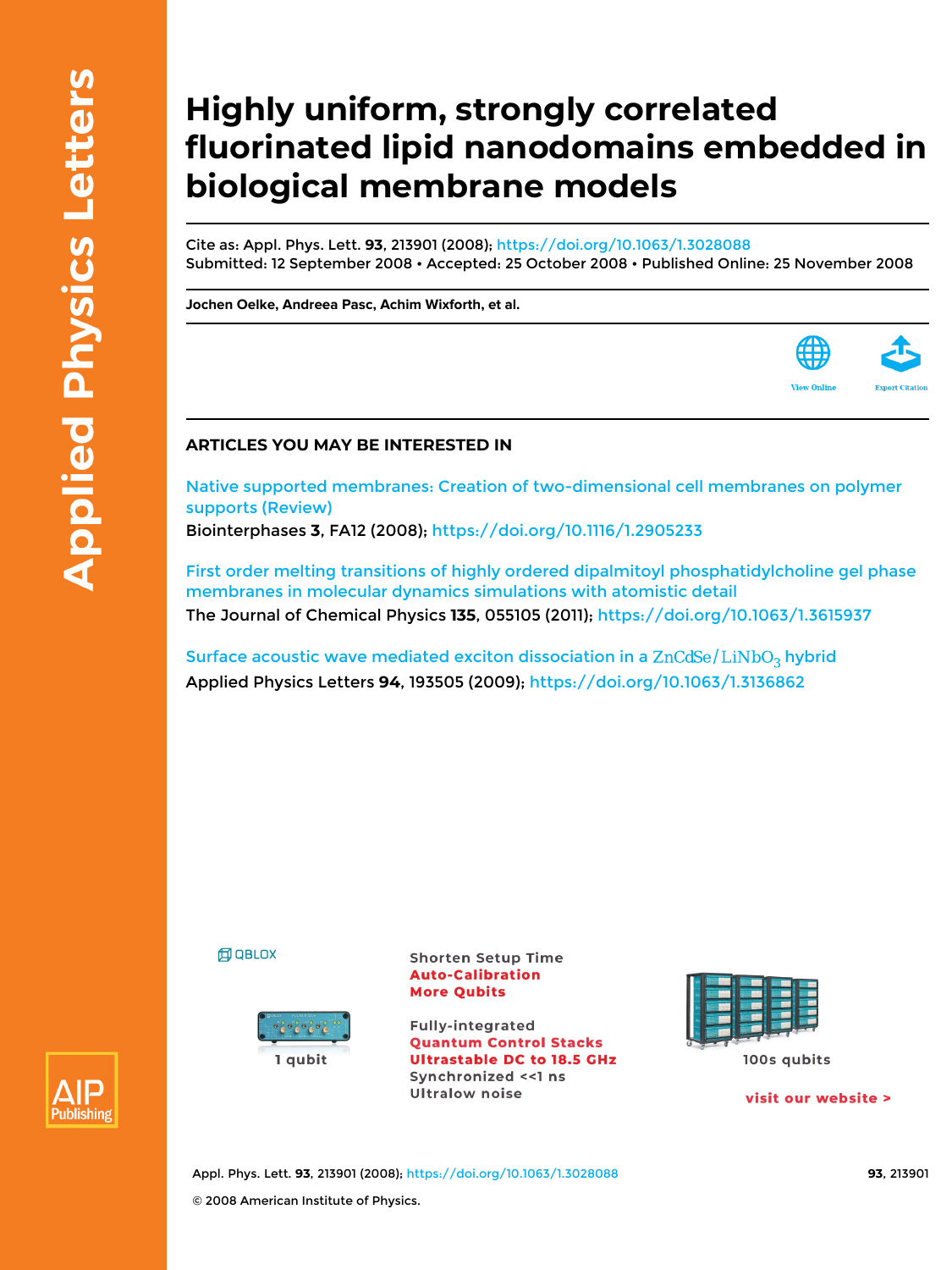## **[Highly uniform, strongly correlated fluorinated lipid nanodomains](http://dx.doi.org/10.1063/1.3028088) [embedded in biological membrane models](http://dx.doi.org/10.1063/1.3028088)**

Jochen Oelke,<sup>1,2</sup> Andreea Pasc,<sup>3[,a](#page-1-0))</sup> Achim Wixforth,<sup>2</sup> Oleg Konovalov,<sup>4</sup> and Motomu Tanaka<sup>1,3[,b](#page-1-1))</sup>

 *Biophysical Chemistry II and BIOQUANT, University of Heidelberg, D69120 Heidelberg, Germany Department of Physics EP1, University of Augsburg, D86159 Augsburg, Germany Department of Physics E22, Technical University Munich, D85748 Garching, Germany European Synchrotron Radiation Facility (ESRF), 38053 Grenoble Cedex 9, France*

Received 12 September 2008; accepted 25 October 2008; published online 25 November 2008-

Synthetic, fluorinated lipids incorporated into phospholipid membranes form highly uniform self-assembled lipid nanodomains. The size of nanodomains beyond optical resolution can quantitatively be determined using grazing-incidence x-ray diffraction. The long-range interaction can reach up to the distance that is eight times larger than the domain size, which can be interpreted within the theoretical framework of two-dimensional colloidal crystallization. Coupling of bioactive molecules to lipid head groups would allow for the creation of highly uniform and strongly correlated functional nanodomains, which can be used to study the influence of molecular confinement on the cooperative interactions in biology. © *2008 American Institute of Physics*. [DOI: [10.1063/1.3028088](http://dx.doi.org/10.1063/1.3028088)]

Biological membranes are key components of all living systems, acting as the boundary between interior and exterior of living cells. They mainly consist of a lipid bilayer membrane that possesses a fluid character. Consequently, selfassemblies of lipids and membrane proteins need not always mix uniformly but are able to form domains. The domains can be relatively static (e.g., lipid rafts and protein clusters), $^{1}$  $^{1}$  $^{1}$ but they can also be dynamic like the accumulation of ligand-receptor complexes mediating adhesion. Both types of functional domains allow for multivalent interactions that enhance their cooperative functions.<sup>2</sup> A commonly taken strategy to model static lipid rafts is to take similar lipid mixtures to natural ones, such as complex mixtures of sphingolipid, cholesterol, and phospholipids.<sup>3–[5](#page-3-3)</sup> However, almost all domains formed in complex lipid mixtures are found to be either highly polydispersive, or coalesce into large domains, whose diameters are often over several micrometers.

Here, we demonstrate that custom synthesized lipids with fluorocarbon chains can form highly uniform submicrometer domains, which can potentially be used as an alternative to the existing raft models. The synthetic fluorinated lipid (FL17) and the supported membrane incorporating domains of fluorinated lipids used in this study are schematically depicted in Fig.  $1(a)$  $1(a)$ . A phospholipid monolayer incorporating FL17 is transferred from the air-water interface by horizontal dipping of a glass slide functionalized with a hy-drophobic silane monolayer. <sup>6</sup> Figure [1](#page-1-2)(b) represents a fluorescence image of the monolayer with FL17= 33 mol *%*, taken on an inverted microscope (Zeiss Axiovert 200) with an oil immersion objective  $(100 \times, NA=1.3)$ . Since the fluorocarbon chains of FL17 molecules adopt a solid, helical conformation even at a low surface pressure (see supplemental information for more details<sup>7</sup>), any fluorescent lipid tracers are all excluded from the fluorinated domains into fluid

lipid matrix. FL17 domains below the threshold intensity can be identified as dark/red spots using the CELLENGER software (Definiens AG, Munich, Germany). Since fluorescence images taken at the air-water interface and on solid-liquid interface are identical, we use the transferred monolayers for the further image analysis. 2D Fourier transform of more than 50 images [Fig.  $1(c)$  $1(c)$ ] and subsequent radial integration of the circular halo (inset) suggest the characteristic lengths

<span id="page-1-2"></span>

FIG. 1. (Color online) (a) Schematic illustration of a supported lipid monolayer displaying domains of FL17. Molecular structure of FL17 (space filling model) is presented as an inset. (b) Fluorescence image of a supported phospholipid monolayer with 33 mol *%* FL17 and 0.1 mol *%* TR-DHPE. The region of interest  $(50 \times 50 \mu m^2)$ , indicated by the red/dark square) is sampled from each image, and  $>50$  images are subjected to the image analysis. The domains of FL17 (highlighted in dark/red) are identified from the surrounding phospholipids matrix (blue/background) by the contrast in the pixel values. The zoom-up image (inset) suggests the formation of submicrometer domains. (c) 2D Fourier transformation of  $>50$  images would reveal a broad halo around the center. Radial integration of the circular halo (inset) the characteristic lengths  $0.3-1$   $\mu$ m.

<span id="page-1-1"></span><span id="page-1-0"></span>a)Present address: UMR 7565, Faculté des Sciences et Techniques, Université H. Poincaré, 54506 Vandoeuvre-lès-Nancy, France.

b)Author to whom correspondence should be addressed. Electronic mail: tanaka@uni-heidelberg.de. Tel.: +49-6221544916.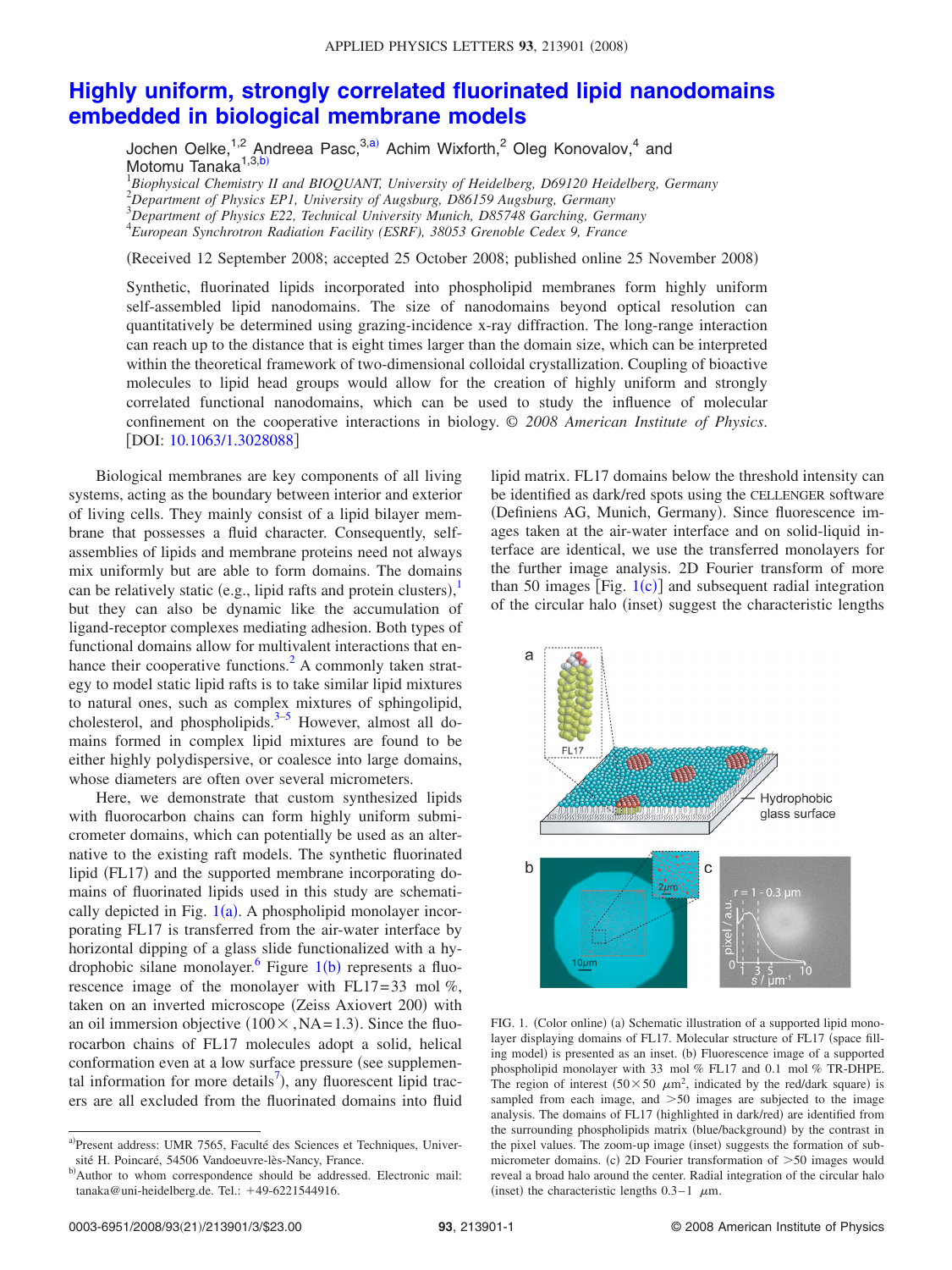<span id="page-2-0"></span>

FIG. 2. (Color online) (a) Schematic view of the analyzer crystal setup used for GID measurements. (b) The intensity of the diffracted beam from the monolayer with 33 mol  $\%$  FL17, integrated along  $q_z$ . The complete recip-rocal space map is available online [supplemental Information (Ref. [7](#page-3-5))]. The characteristic distance between fluorocarbon chains  $(d=5.65 \text{ Å})$  and the size of crystallites  $(L=350 \text{ nm})$  can be calculated, respectively.

of about 0.3 and 1  $\mu$ m, which seems to coincide with the size of domains and their mean distance, respectively.

However, it should be noted that the determination of the size of submicron objects from a pixel analysis might be erroneous. Therefore, we measure grazing-incidence x-ray diffraction (GID) of the same monolayer to determine the size of submicrometer domains in a quantitative manner. These experiments are carried out at the air-water interface at several different locations so that one can minimize artifacts from radiation damage or sample inhomogeneity. Here, we use a Si  $(111)$  analyzer crystal optics [Fig. [2](#page-2-0)(a)] instead of a commonly used Soller collimator to gain the higher angular resolution  $(\Delta q = 10^{-4} \text{ Å}^{-1})$ . The reconstructed reciprocal space map (supporting information  $S1$ )<sup>[7](#page-3-5)</sup> clearly exhibits one very sharp in-plane peak with the intensity maximum at  $q_z$  $= 0$ , denoting that fluorocarbon chains reside on a hexagonal lattice without tilting to the neighboring chains. The integrated intensity along  $q_z$  is presented in Fig. [2](#page-2-0)(b). From the peak position  $(q_{xy} = 1.285 \text{ Å}^{-1})$ , a short-range correlation length of 4.89 Å can be calculated. The corresponding distance between fluorocarbon chains of  $d=5.65$  Å agrees well with the value reported from the crystallography of ordered fluorocarbon chains.<sup>8</sup> The fact that fluorocarbon chains are arranged in a hexagonal lattice with almost no strain gives additional evidence that the FL17 domains remain in the plane of the membrane, and they do not form hemispherical micelles as has been reported earlier for single chain surfactants with partial fluorination.<sup>9</sup> Moreover, taking the full width at the half maximum of the peak,  $(FWHM = 1.6$  $\times 10^{-3}$  Å<sup>-1</sup>), we can calculate the coherent length, i.e., the size of a crystallite, of *L*= 350 nm according to the Scherrer equation<sup>10</sup>,  $L=0.9\times2\pi/\sqrt{\text{FWHM}^2-\Delta q_{xy}^2}$ . The obtained value agrees well with the shorter characteristic length suggested by the image analysis  $[\sim 0.3 \mu m$ , see Fig. [1](#page-1-2)(c)], and thus we conclude that each FL17 domain consists of one single crystallite. Although the in-plane x-ray diffraction technique with an analyzer optics has been used to elucidate the viscoelasticity of fatty acid monolayers in a solid state, $11$ this is one of the first demonstrations employing the analyzer crystal optics to resolve the submicrometer organic crystallites diluted in two-dimensional (2D) fluid matrices, owing to the very high in-plane ordering and high electron density of fluorocarbon chains.

The fact that self-assembled FL17 domains retain their size at various molar fractions  $(5-33 \text{ mol } \%)$  enables us to

<span id="page-2-1"></span>

FIG. 3. Distribution function of the distance to the nearest neighbor  $p(r)$ plotted vs *r*/*L*. The black line represents a Gaussian fit for each molar fraction. Though the decrease in FL17 leads to an increase in the peak position and width, a distinct peak can be observed even at FL17  $= 5$  mol %.

describe and regard them as correlated 2D colloidal particles[.12](#page-3-10) To estimate the strength of the lateral correlation, we extract the distributions of the distance *r* between the nearest neighbors (distance between the centers of mass defined by the pixel analysis) for more than 2000 domains. The distribution function  $p(r)$  plotted versus  $r/L$  are presented in Fig. [3,](#page-2-1) where *r* is normalized to the domain size *L* = 350 nm. In this plot, the peak positions correspond to the mean interdomain distance  $\langle r \rangle$  at each molar concentration. As shown in the figure,  $\langle r \rangle$  has a very sharp peak for the membrane with 33 mol *%* of FL17. This finding suggests that each domain is confined at a finite distance from the neighbors but does not merge with others to minimize the boundary length. On the other hand, the peak position as well as the peak width systematically increases according to the decrease in the molar fraction of FL17. Nevertheless, it is notable that a distinct peak can be found even for the membrane with only 5 mol *%* of FL17.

Here, the obvious long-range correlation between submicrometer domains of self-assembled fluorinated lipids can be treated as an analog of 2D colloidal crystallization of likecharged colloidal particles. $\frac{13,14}{10}$  $\frac{13,14}{10}$  $\frac{13,14}{10}$  In order to quantitatively evaluate the strength of interdomain correlations, the radial distribution function  $g(r)$  from  $>$  2000 domains [Fig. [4](#page-2-2)(a)] is calculated<sup>15</sup>:  $g(r) = [dN(r+dr)/d(A+dA)] \times A/N$ .

<span id="page-2-2"></span>

FIG. 4. (Color online) (a) The radial distribution function  $g(r)$  of microdomains vs *r*/*L*. Note that a broad peak observed in Fig. [3](#page-2-1) cannot be identified, as  $g(r)$  takes all correlations into account. (b) The potential of mean force  $-\beta w(r)$  vs  $r/L$  calculated from the inverse work theorem  $-\beta w(r)$  $=\ln[g(r)]$ . More than one order can be observed at FL17 $\geq$ 10 mol %, indicating a strong correlation between self-assembled FL17 domains, ranging up to  $\sim 8r/L$ . Spring constants *k'* derived from a harmonic potential fit of the first order minima systematically increase with FL17.